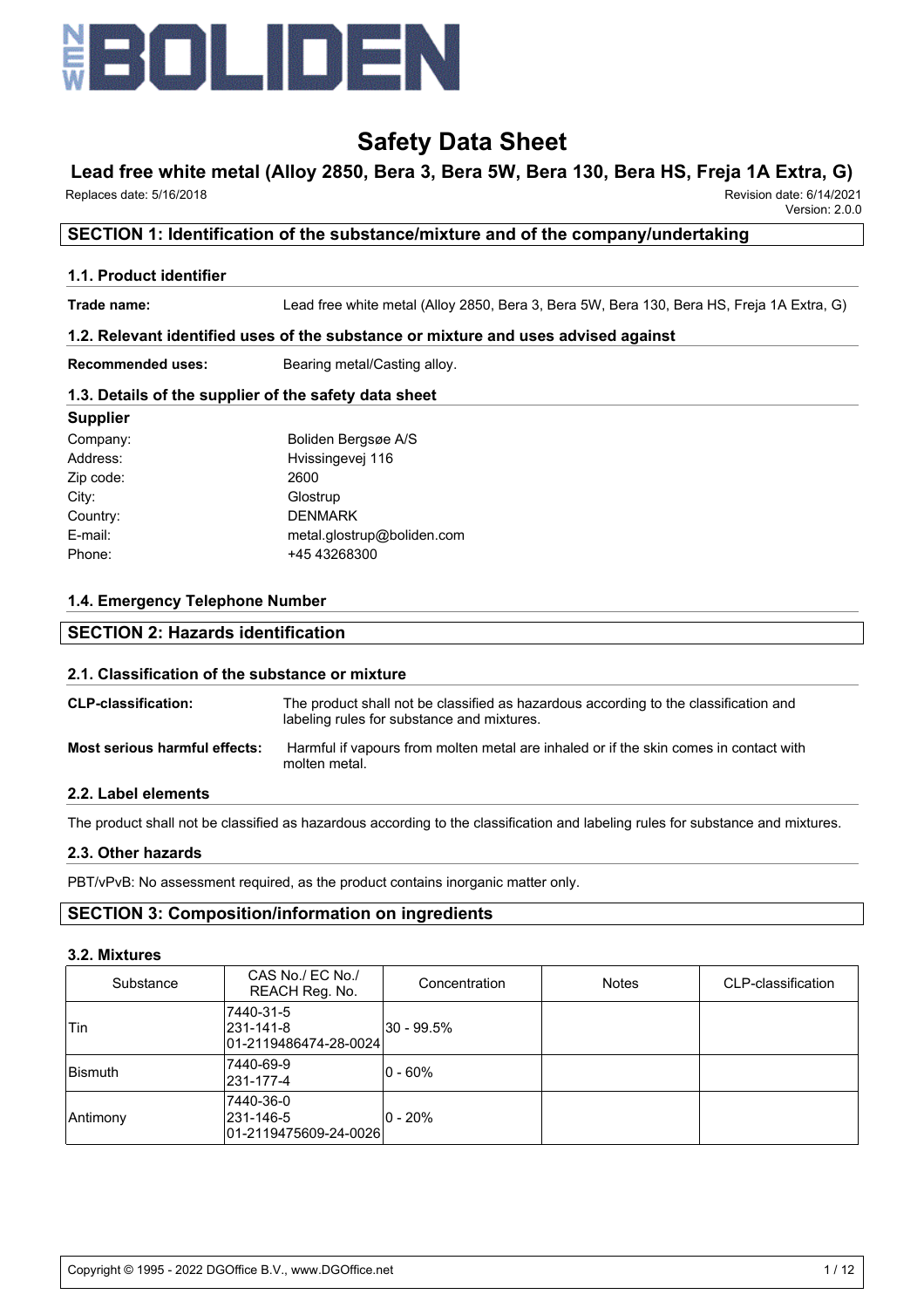

# **Lead free white metal (Alloy 2850, Bera 3, Bera 5W, Bera 130, Bera HS, Freja 1A Extra, G)**

Replaces date: 5/16/2018 Revision date: 6/14/2021

Version: 2.0.0

|                  |                                                           |              |    | version: 2.0.0 |
|------------------|-----------------------------------------------------------|--------------|----|----------------|
| Copper           | 7440-50-8<br> 231-159-6<br>01-2119480154-42-0184          | $ 0 - 10\% $ |    |                |
| <b>Zinc</b>      | 7440-66-6<br>231-175-3<br>01-2119467174-37-0023           | $ 0 - 5\% $  |    |                |
| Silver, metallic | 7440-22-4<br>231-131-3<br>$ 01 - 2119555669 - 21 - 0074 $ | l0 - 5%      | 12 |                |

Please see section 16 for the full text of H- / EUH-phrases..

12 = The substance is included in the EU list of limit values for occupational exposure

## **SECTION 4: First aid measures**

| 4.1. Description of first aid measures |                                                                                                                                  |  |  |
|----------------------------------------|----------------------------------------------------------------------------------------------------------------------------------|--|--|
| Inhalation:                            | Seek fresh air. Seek medical advice in case of persistent discomfort.                                                            |  |  |
| Ingestion:                             | Wash out mouth thoroughly and drink 1-2 glasses of water in small sips. Seek medical<br>advice in case of persistent discomfort. |  |  |
| <b>Skin contact:</b>                   | Wash skin with soap and water. Seek medical advice in case of persistent discomfort.                                             |  |  |
| Eye contact:                           | Flush with water (preferably using eye wash equipment) until irritation subsides. Seek<br>medical advice if symptoms persist.    |  |  |
| General:                               | When obtaining medical advice, show the safety data sheet or label.                                                              |  |  |

## **4.2. Most important symptoms and effects, both acute and delayed**

Prolonged exposure to welding smoke and particles constitutes a risk of developing asthmatic diseases, various respiratory disorders and cancer of the respiratory system. Harmful if vapours from molten metal are inhaled or if the skin comes in contact with molten metal.

### **4.3. Indication of any immediate medical attention and special treatment needed**

No special immediate treatment required.

#### **SECTION 5: Firefighting measures**

#### **5.1. Extinguishing media**

| Suitable extinguishing media:      | Extinguish with powder, foam, carbon dioxide or water mist. Use water or water mist to cool<br>non-ignited stock. |
|------------------------------------|-------------------------------------------------------------------------------------------------------------------|
| Unsuitable extinguishing<br>media: | Do not use water stream, as it may spread the fire.                                                               |

#### **5.2. Special hazards arising from the substance or mixture**

The product is not directly flammable. Avoid inhalation of vapour and fumes - seek fresh air.

#### **5.3. Advice for firefighters**

Move containers from danger area if it can be done without risk. Avoid inhalation of vapour and flue gases - seek fresh air. Wear Self-Contained Breathing Apparatus (SCBA) with chemical resistant gloves.

#### **SECTION 6: Accidental release measures**

#### **6.1. Personal precautions, protective equipment and emergency procedures**

Copyright © 1995 - 2022 DGOffice B.V., www.DGOffice.net 2 / 12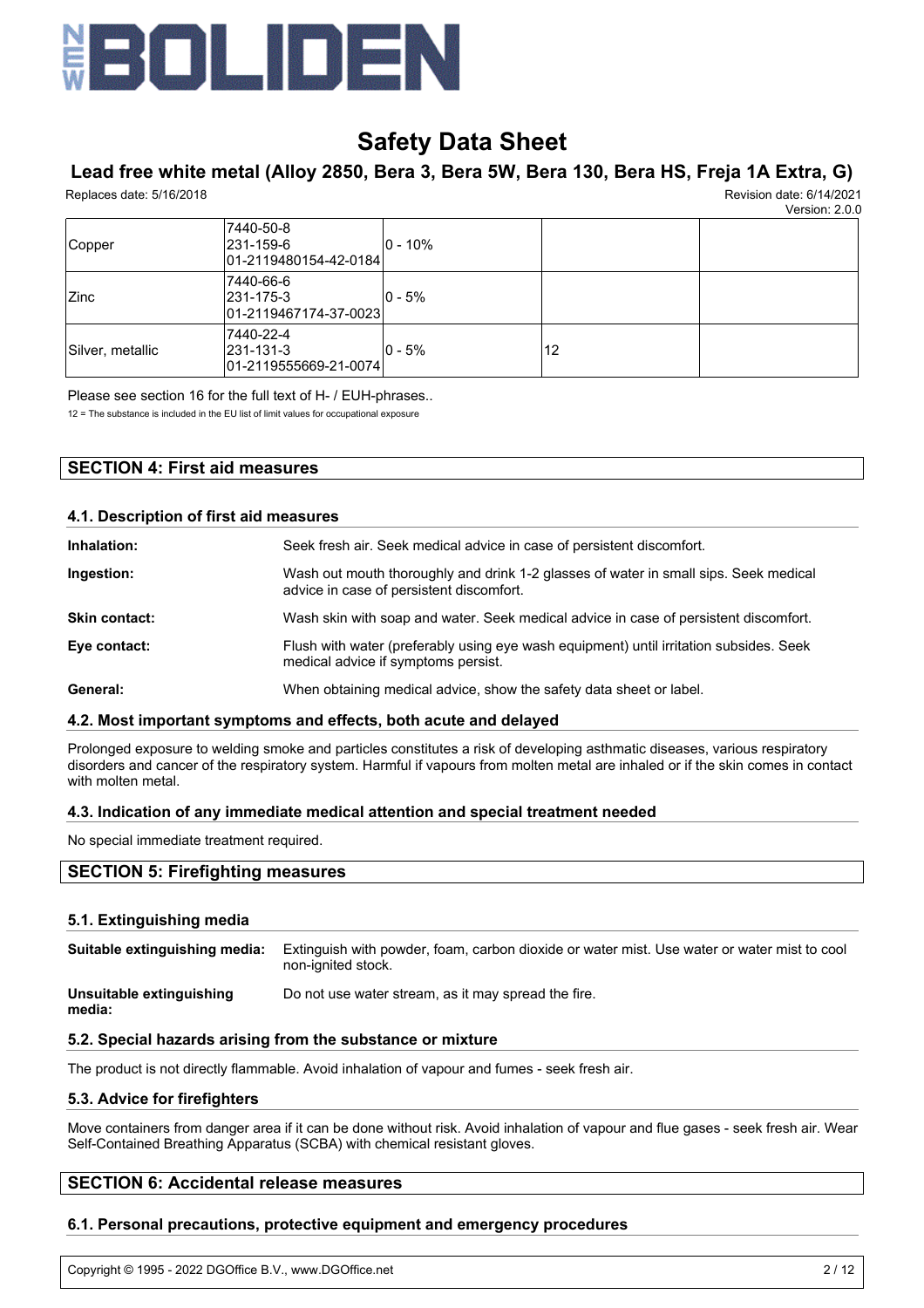

# **Lead free white metal (Alloy 2850, Bera 3, Bera 5W, Bera 130, Bera HS, Freja 1A Extra, G)**

 Replaces date: 5/16/2018 Revision date: 6/14/2021 Version: 2.0.0

**For non-emergency personnel:** Wear safety goggles if there is a risk of dust contact with eyes. In case of insufficient ventilation, wear respiratory protective equipment.

**For emergency responders:** In addition to the above: Normal protective clothing equivalent to EN 469 is recommended.

#### **6.2. Environmental precautions**

Prevent spillage from entering drains and/or surface water.

#### **6.3. Methods and material for containment and cleaning up**

Sweep up/collect spills for possible reuse or transfer to suitable waste containers.

#### **6.4. Reference to other sections**

See section 8 for type of protective equipment. See section 13 for instructions on disposal.

#### **SECTION 7: Handling and storage**

#### **7.1. Precautions for safe handling**

Work processes where generation of dust may occur must be performed under effective process ventilation (e.g. local exhaust ventilation). Running water and eye wash equipment must be available. Wash hands before breaks, before using restroom facilities, and at the end of work. Running water and eye wash equipment must be available. Wash hands before breaks, before using restroom facilities, and at the end of work.

#### **7.2. Conditions for safe storage, including any incompatibilities**

The product should be stored safely, out of reach of children and away from food, animal feeding stuffs, medicines, etc. Store in a dry area.

#### **7.3. Specific end use(s)**

None.

### **SECTION 8: Exposure controls/personal protection**

#### **8.1. Control parameters**

| Occupational exposure limit: | Contains no substances subject to reporting requirements                                                                                                                                                                                                                               |
|------------------------------|----------------------------------------------------------------------------------------------------------------------------------------------------------------------------------------------------------------------------------------------------------------------------------------|
| <b>Measuring methods:</b>    | Compliance with occupational exposure limits may be checked by occupational hygiene<br>measurements.                                                                                                                                                                                   |
| Legal basis:                 | Commission Directive 2000/39/EC (Occupational Exposure Limits) as subsequently<br>amended. Last amended by Commission Directive 2019/1831/EU. Directive 2004/37/EC<br>(Exposure to carcinogens or mutagens at work) as subsequently amended. Last amended<br>by Directive 2019/983/EU. |

**PNEC**

| Bismuth, cas-no 7440-69-9                               |                      |                   |                             |             |  |  |
|---------------------------------------------------------|----------------------|-------------------|-----------------------------|-------------|--|--|
| Exposure                                                | Value                | Assessment Factor | <b>Extrapolation Method</b> | Note        |  |  |
| PNEC STP (wastewater-17,5 mg/l<br>treatment facilities) |                      |                   |                             |             |  |  |
| Antimony, cas-no 7440-36-0                              |                      |                   |                             |             |  |  |
| Exposure                                                | Value                | Assessment Factor | <b>Extrapolation Method</b> | <b>Note</b> |  |  |
| PNEC aqua (freshwater) 0,113 µg/l                       |                      |                   |                             |             |  |  |
| <b>PNEC</b> aqua (marine<br>water)                      | $ 0,0113 \text{ µq}$ |                   |                             |             |  |  |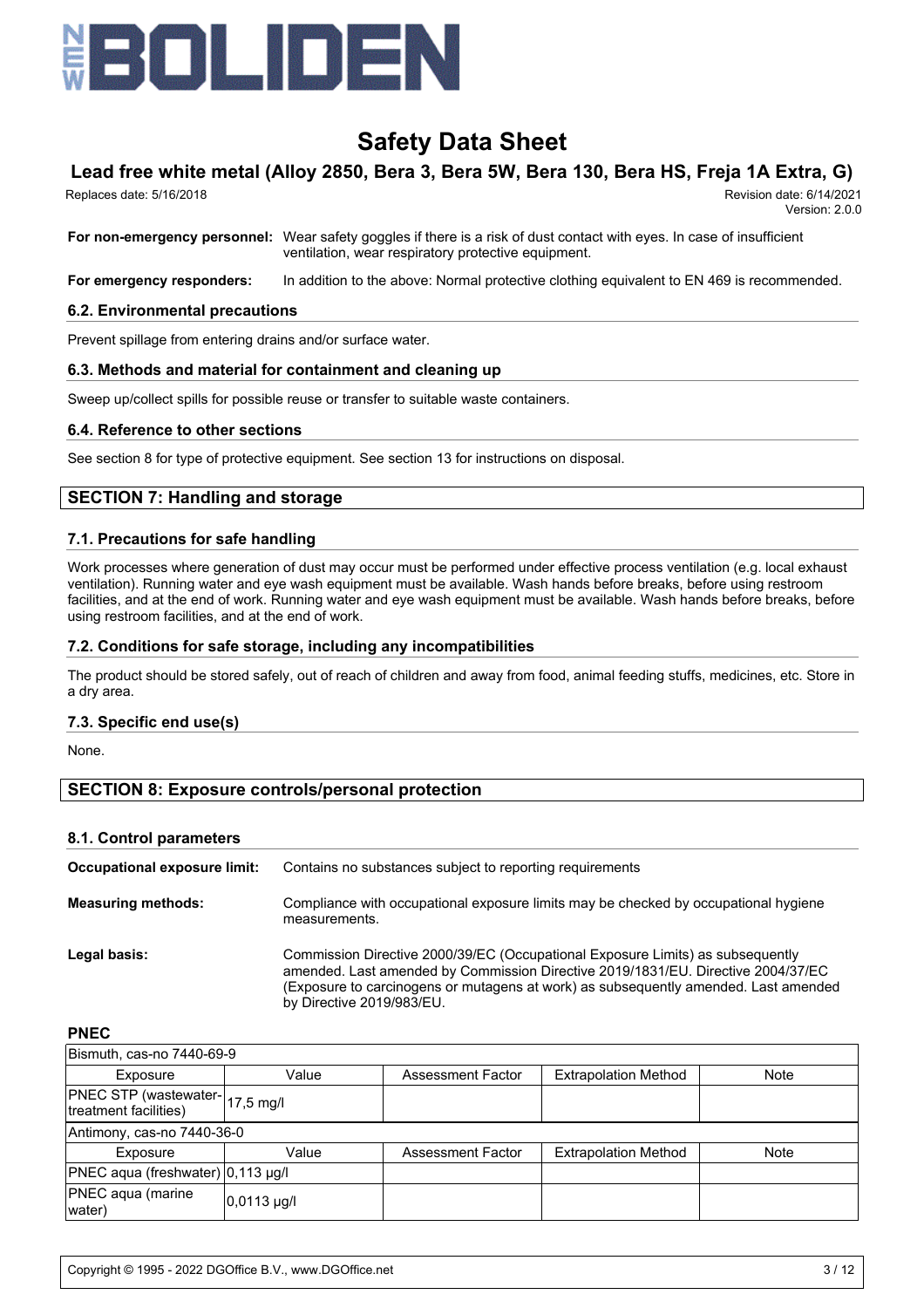

# **Lead free white metal (Alloy 2850, Bera 3, Bera 5W, Bera 130, Bera HS, Freja 1A Extra, G)**

Replaces date: 5/16/2018 Revision date: 6/14/2021

Version: 2.0.0

| <b>PNEC</b> sediment<br>(freshwater)           | 7,8 mg/kg dw   |                          |                             |             |
|------------------------------------------------|----------------|--------------------------|-----------------------------|-------------|
| PNEC sediment (marine<br>water)                | 1,56 mg/kg dw  |                          |                             |             |
| <b>PNEC</b> soil                               | 37 mg/kg dw    |                          |                             |             |
| PNEC STP (wastewater-<br>treatment facilities) | 2,55 g/l       |                          |                             |             |
| Copper, cas-no 7440-50-8                       |                |                          |                             |             |
| Exposure                                       | Value          | <b>Assessment Factor</b> | <b>Extrapolation Method</b> | Note        |
| PNEC aqua (freshwater) 7,8 µg/l                |                |                          |                             |             |
| PNEC aqua (marine<br>water)                    | $5,2 \mu g/l$  |                          |                             |             |
| <b>PNEC</b> sediment<br>(freshwater)           | 87 mg/kg dw    |                          |                             |             |
| PNEC sediment                                  | 288 mg/kg dw   |                          |                             |             |
| PNEC sediment (marine<br>water)                | 676 mg/kg dw   |                          |                             |             |
| <b>PNEC</b> soil                               | 65,5 mg/kg dw  |                          |                             |             |
| PNEC STP (wastewater-<br>treatment facilities) | 230 g/l        |                          |                             |             |
| Zinc, cas-no 7440-66-6                         |                |                          |                             |             |
| Exposure                                       | Value          | <b>Assessment Factor</b> | <b>Extrapolation Method</b> | <b>Note</b> |
| <b>PNEC</b> sediment<br>(freshwater)           | 117,8 mg/kg dw |                          |                             |             |
| PNEC sediment (marine<br>water)                | 56,5 mg/kg dw  |                          |                             |             |
| <b>PNEC</b> soil                               | 35,6 mg/kg dw  |                          |                             |             |
|                                                | 52 µg/l        |                          |                             |             |
| PNEC aqua (freshwater) 20,6 µg/l               |                |                          |                             |             |
| PNEC aqua (marine<br>water)                    | $6,1 \mu g/l$  |                          |                             |             |

### **DNEL - workers**

| Bismuth, cas-no 7440-69-9                                                                   |                    |                   |                 |                          |             |
|---------------------------------------------------------------------------------------------|--------------------|-------------------|-----------------|--------------------------|-------------|
| Exposure                                                                                    | Value              | Assessment Factor | Dose Descriptor | Main Impact<br>Parameter | Note        |
| <b>Inhalation DNEL</b><br>(long-term exposure 13,1 mg/m <sup>3</sup><br>- systemic effects) |                    |                   |                 |                          |             |
| Antimony, cas-no 7440-36-0                                                                  |                    |                   |                 |                          |             |
| Exposure                                                                                    | Value              | Assessment Factor | Dose Descriptor | Main Impact<br>Parameter | Note        |
| Dermal DNEL (long-<br>term exposure -<br>systemic effects)                                  | 281 mg/kg bw/day   |                   |                 |                          |             |
| <b>Inhalation DNEL</b><br>(long-term exposure  0,5 mg/m <sup>3</sup><br>- local effects)    |                    |                   |                 |                          |             |
| Copper, cas-no 7440-50-8                                                                    |                    |                   |                 |                          |             |
| Exposure                                                                                    | Value              | Assessment Factor | Dose Descriptor | Main Impact<br>Parameter | <b>Note</b> |
| Dermal DNEL (long-<br>term exposure -<br>systemic effects)                                  | 0,041 mg/kg bw/day |                   |                 |                          |             |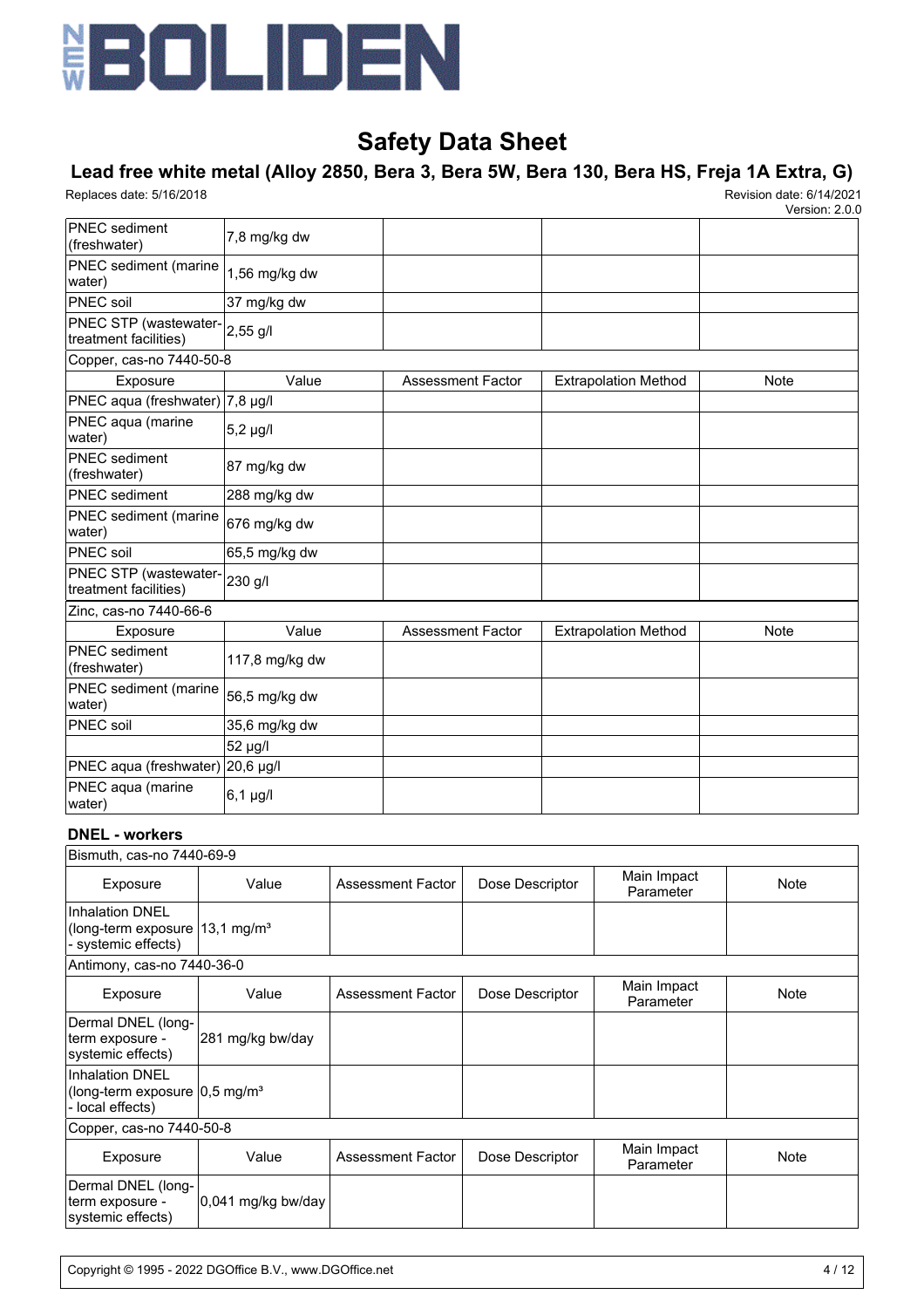

# **Lead free white metal (Alloy 2850, Bera 3, Bera 5W, Bera 130, Bera HS, Freja 1A Extra, G)**

Replaces date: 5/16/2018 Revision date: 6/14/2021

Version: 2.0.0

| <b>Inhalation DNEL</b><br>- systemic effects)                                        | (long-term exposure 0,041 mg/kg bw/day |                          |                 |                          |             |
|--------------------------------------------------------------------------------------|----------------------------------------|--------------------------|-----------------|--------------------------|-------------|
| Oral DNEL (long-<br>term exposure -<br>systemic effects)                             | 0,041 mg/kg bw/day                     |                          |                 |                          |             |
| Dermal DMEL<br>(acute/short-term<br>exposure - systemic<br>effects)                  | 0,082 mg/kg bw/day                     |                          |                 |                          |             |
| <b>Inhalation DNEL</b><br>(acute/short-term<br>exposure - systemic<br>effects)       | 0,082 mg/kg bw/day                     |                          |                 |                          |             |
| Oral DMEL<br>(acute/short-term<br>exposure - systemic<br>effects)                    | 0,082 mg/kg bw/day                     |                          |                 |                          |             |
| Zinc, cas-no 7440-66-6                                                               |                                        |                          |                 |                          |             |
| Exposure                                                                             | Value                                  | <b>Assessment Factor</b> | Dose Descriptor | Main Impact<br>Parameter | <b>Note</b> |
| Oral DNEL (long-<br>term exposure -<br>systemic effects)                             | 50 mg/kg bw/day                        |                          |                 |                          |             |
| Dermal DNEL (long-<br>term exposure -<br>systemic effects)                           | 5000 mg/kg bw/day                      |                          |                 |                          |             |
| <b>Inhalation DNEL</b><br>(long-term exposure  5 mg/kg bw/day<br>- systemic effects) |                                        |                          |                 |                          |             |

### **DNEL - general population**

| Bismuth, cas-no 7440-69-9                                                             |                   |                   |                 |                          |             |
|---------------------------------------------------------------------------------------|-------------------|-------------------|-----------------|--------------------------|-------------|
| Exposure                                                                              | Value             | Assessment Factor | Dose Descriptor | Main Impact<br>Parameter | Note        |
| Oral DNEL (long-<br>term exposure -<br>systemic effects)                              | 13,3 mg/kg bw/day |                   |                 |                          |             |
| Zinc, cas-no 7440-66-6                                                                |                   |                   |                 |                          |             |
| Exposure                                                                              | Value             | Assessment Factor | Dose Descriptor | Main Impact<br>Parameter | <b>Note</b> |
| Oral DNEL (long-<br>term exposure -<br>systemic effects)                              | 50 mg/kg bw/day   |                   |                 |                          |             |
| Dermal DNEL (long-<br>term exposure -<br>systemic effects)                            | 5000 mg/kg bw/day |                   |                 |                          |             |
| <b>Inhalation DNEL</b><br>(long-term exposure 2,5 mg/kg bw/day<br>- systemic effects) |                   |                   |                 |                          |             |

#### **8.2. Exposure controls**

**Appropriate engineering** Wear the personal protective equipment specified below.

## **controls:**

**Personal protective equipment,** Wear safety goggles if there is a risk of eye splash. Eye protection must conform to EN **eye/face protection:** 166.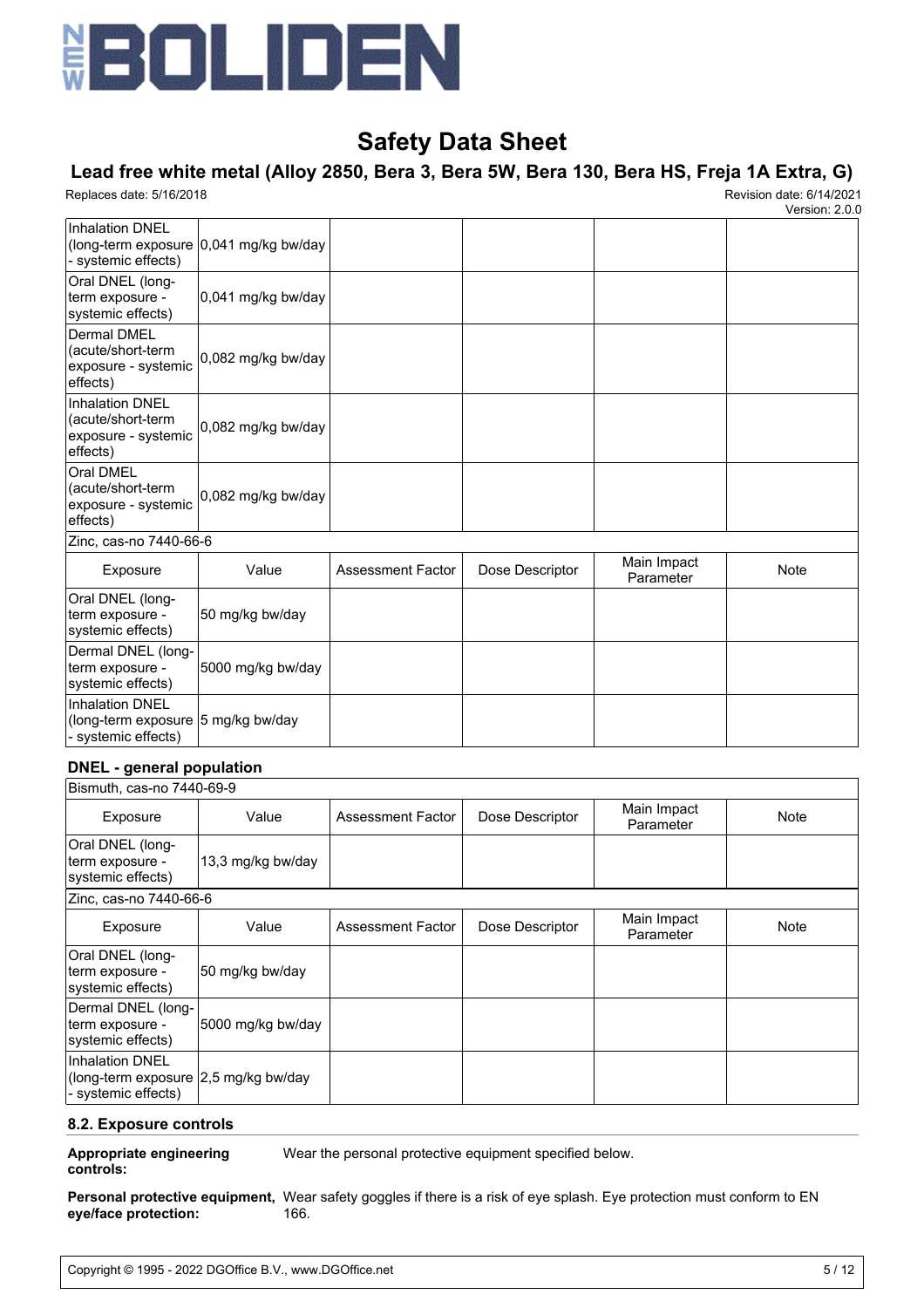

# **Lead free white metal (Alloy 2850, Bera 3, Bera 5W, Bera 130, Bera HS, Freja 1A Extra, G)**

| Replaces date: 5/16/2018                           | Revision date: 6/14/2021<br>Version: 2.0.0                                                                                                                                                                                                                                                                                                               |
|----------------------------------------------------|----------------------------------------------------------------------------------------------------------------------------------------------------------------------------------------------------------------------------------------------------------------------------------------------------------------------------------------------------------|
| Personal protective equipment,<br>hand protection: | Wear protective gloves which protect against contact and splashing from molten metal.<br>Gloves must conform to EN 12477.<br>The suitability and durability of a glove is dependant on usage, e.g. frequency and duration<br>of contact, glove material thickness, functionality and chemical resistance. Always seek<br>advice from the glove supplier. |
| respiratory protection:                            | <b>Personal protective equipment.</b> In case of heating/use of the product in an area with inadequate ventilation, wear<br>respiratory protection with filter B/P3. Respiratory protection must conform to one of the<br>following standards: EN 136/140/145.                                                                                           |
| <b>Environmental exposure</b><br>controls:         | Ensure compliance with local regulations for emissions.                                                                                                                                                                                                                                                                                                  |

## **SECTION 9: Physical and chemical properties**

#### **9.1. Information on basic physical and chemical properties**

| Parameter                               |                              | Value/unit |  |  |  |  |
|-----------------------------------------|------------------------------|------------|--|--|--|--|
| <b>State</b>                            | Solid substance              |            |  |  |  |  |
| Colour                                  | Grey / White                 |            |  |  |  |  |
| Odour                                   | No data                      |            |  |  |  |  |
| Solubility                              | Insoluble                    |            |  |  |  |  |
| Parameter                               | Value/unit                   | Remarks    |  |  |  |  |
| Odour threshold                         | No data                      |            |  |  |  |  |
| Melting point                           | 130 - 400 °C                 |            |  |  |  |  |
| Freezing point                          | No data                      |            |  |  |  |  |
| Initial boiling point and boiling range | >600 °C                      |            |  |  |  |  |
| Flammability (solid, gas)               | No data                      |            |  |  |  |  |
| <b>Flammability limits</b>              | No data                      |            |  |  |  |  |
| <b>Explosion limits</b>                 | No data                      |            |  |  |  |  |
| <b>Flash Point</b>                      | No data                      |            |  |  |  |  |
| Auto-ignition temperature               | >400 °C                      |            |  |  |  |  |
| Decomposition temperature               | No data                      |            |  |  |  |  |
| pH (solution for use)                   | No data                      |            |  |  |  |  |
| pH (concentrate)                        | No data                      |            |  |  |  |  |
| Kinematic viscosity                     | No data                      |            |  |  |  |  |
| Viscosity                               | No data                      |            |  |  |  |  |
| Partition coefficient n-octonol/water   | No data                      |            |  |  |  |  |
| Vapour pressure                         | No data                      |            |  |  |  |  |
| Density                                 | No data                      |            |  |  |  |  |
| Relative density                        | 7.2 - 8.72 g/cm <sup>3</sup> |            |  |  |  |  |
| Vapour density                          | No data                      |            |  |  |  |  |
| Relative density (sat. air)             | No data                      |            |  |  |  |  |
| Particle characteristics                | No data                      |            |  |  |  |  |

#### **9.2. Other information**

**Other Information:** None.

## **SECTION 10: Stability and reactivity**

## **10.1. Reactivity**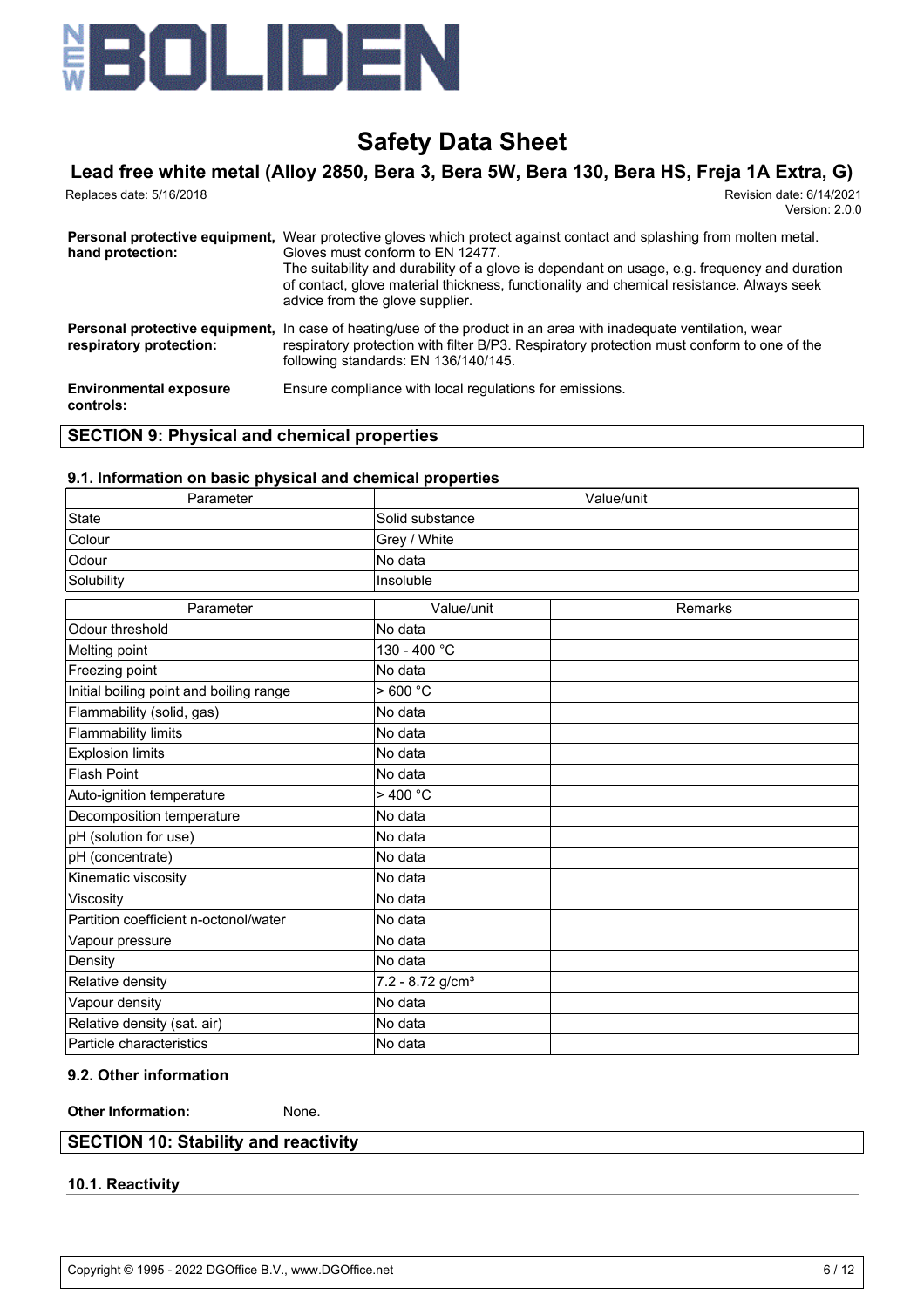

# **Lead free white metal (Alloy 2850, Bera 3, Bera 5W, Bera 130, Bera HS, Freja 1A Extra, G)**

Replaces date: 5/16/2018 Revision date: 6/14/2021

Reacts with the following: Strong acids.

#### **10.2. Chemical stability**

The product is stable when used in accordance with the supplier's directions.

#### **10.3. Possibility of hazardous reactions**

None known.

## **10.4. Conditions to avoid**

None known.

### **10.5. Incompatible materials**

#### **10.6. Hazardous decomposition products**

None known.

## **SECTION 11: Toxicological information**

### **11.1. Information on hazard classes as defined in Regulation (EC) No 1272/2008**

#### **Acute toxicity - oral**

### **Tin, cas-no 7440-31-5**

| Organism                         | <b>Test Type</b>                   | Exposure time | Value            | Conclusion | Test method | Source |
|----------------------------------|------------------------------------|---------------|------------------|------------|-------------|--------|
| Rat                              | LD50                               |               | > 2000mg/kg      | IOECD 423  |             |        |
| <b>Bismuth, cas-no 7440-69-9</b> |                                    |               |                  |            |             |        |
| Organism                         | <b>Test Type</b>                   | Exposure time | Value            | Conclusion | Test method | Source |
| Rat                              | LD50                               |               | > 2000mg/kg      |            |             |        |
| Antimony, cas-no 7440-36-0       |                                    |               |                  |            |             |        |
| Organism                         | <b>Test Type</b>                   | Exposure time | Value            | Conclusion | Test method | Source |
| <b>Rat</b>                       | LD50                               |               | > 20000mg/kg     |            |             |        |
| Copper, cas-no 7440-50-8         |                                    |               |                  |            |             |        |
| Organism                         | <b>Test Type</b>                   | Exposure time | Value            | Conclusion | Test method | Source |
| <b>Rat</b>                       | LD50                               |               | $>$ 300 mg/kg bw |            |             |        |
|                                  | Silver, metallic, cas-no 7440-22-4 |               |                  |            |             |        |
| Organism                         | <b>Test Type</b>                   | Exposure time | Value            | Conclusion | Test method | Source |
| Rat                              | LD50                               |               | > 2000mg/kg      |            |             |        |

The product does not have to be classified. Based on existing data, the classification criteria are deemed not to have been met.

#### **Acute toxicity - dermal**

## **Tin, cas-no 7440-31-5**

| Organism                   | Test Type | Exposure time | Value<br>Conclusion      |            | Test method | Source |  |
|----------------------------|-----------|---------------|--------------------------|------------|-------------|--------|--|
| <b>IRat</b>                | LD50      |               | IOECD 402<br>> 2000mg/kg |            |             |        |  |
| Antimony, cas-no 7440-36-0 |           |               |                          |            |             |        |  |
| Organism                   | Test Type | Exposure time | Value                    | Conclusion | Test method | Source |  |
| Rabbit                     | LD50      |               | > 8300mg/kg              |            |             |        |  |

The product does not have to be classified. Based on existing data, the classification criteria are deemed not to have been met.

#### **Acute toxicity - inhalation**

Version: 2.0.0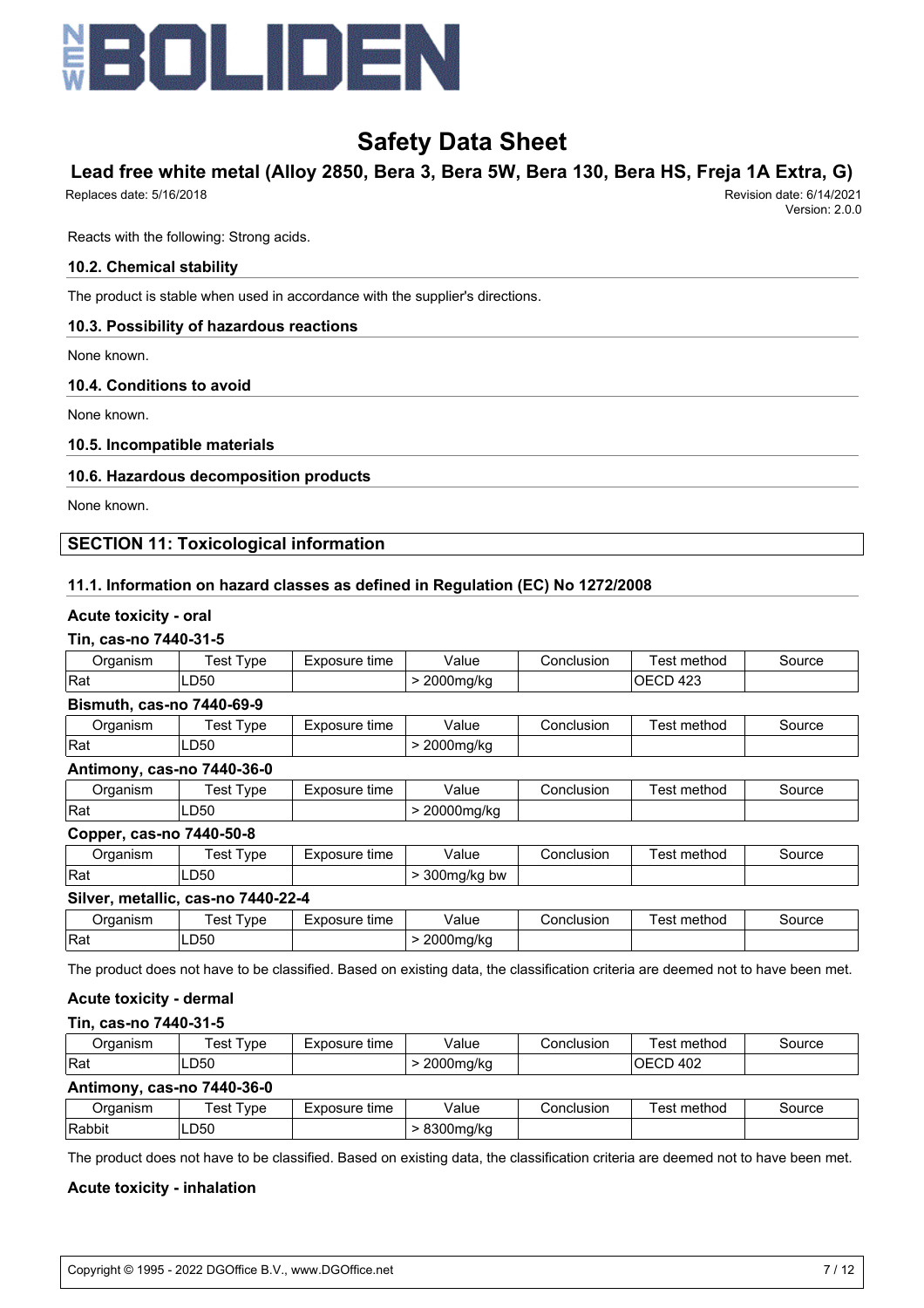

 $\vert$ Rat  $\vert$  LC50  $\vert$  > 5.5mg/m<sup>3</sup>

# **Safety Data Sheet**

# **Lead free white metal (Alloy 2850, Bera 3, Bera 5W, Bera 130, Bera HS, Freja 1A Extra, G)**

Replaces date: 5/16/2018 Revision date: 6/14/2021

Version: 2.0.0

#### **Tin, cas-no 7440-31-5**

| Organism                   | Test Type | Exposure time | Value     | Conclusion<br>Test method |             | Source |
|----------------------------|-----------|---------------|-----------|---------------------------|-------------|--------|
| <b>Rat</b>                 | LD50      |               | $>$ 5mg/l | IOECD 403                 |             |        |
| Antimony, cas-no 7440-36-0 |           |               |           |                           |             |        |
| Organism                   | Test Type | Exposure time | Value     | Conclusion                | Test method | Source |

The product does not have to be classified. Based on existing data, the classification criteria are deemed not to have been met. The product does not release hazardous vapours in metallic form. Metallic oxides which are hazardous to inhale are formed during soldering/welding.

#### **Skin corrosion/irritation**

#### **Tin, cas-no 7440-31-5**

| )raanism | vpe<br>es | time<br>posure | Value | ;onclusion      | <br>method | source |
|----------|-----------|----------------|-------|-----------------|------------|--------|
| Rabbit   |           |                |       | INon-irritating |            |        |

The product does not have to be classified. Based on existing data, the classification criteria are deemed not to have been met. May cause slight irritation.

#### **Serious eye damage/eye irritation**

#### **Tin, cas-no 7440-31-5**

| ⊃rɑanısm | vpe<br>'est | Exposure<br>time | √alue | Conclusion             | method<br>es | ource' |
|----------|-------------|------------------|-------|------------------------|--------------|--------|
| Rabbit   |             |                  |       | . .<br> Non-irritating |              |        |

The product does not have to be classified. Based on existing data, the classification criteria are deemed not to have been met. Temporary irritation.

| <b>Respiratory sensitisation or</b><br>skin sensitisation: | The product does not have to be classified. Test data are not available.                                                                                                                                                                                                                          |
|------------------------------------------------------------|---------------------------------------------------------------------------------------------------------------------------------------------------------------------------------------------------------------------------------------------------------------------------------------------------|
| Germ cell mutagenicity:                                    | The product does not have to be classified. Test data are not available.                                                                                                                                                                                                                          |
| <b>Carcinogenic properties:</b>                            | The product does not have to be classified. Test data are not available.                                                                                                                                                                                                                          |
| <b>Reproductive toxicity:</b>                              | The product does not have to be classified. Test data are not available.                                                                                                                                                                                                                          |
| Single STOT exposure:                                      | The product does not have to be classified. Test data are not available. Inhalation of smoke<br>from the soldering / welding process may cause irritation to the upper airways. May cause<br>a burning sensation in the nose, mouth and throat, as well as headaches, coughing and<br>discomfort. |
| <b>Repeated STOT exposure:</b>                             | The product does not have to be classified. Test data are not available. Prolonged<br>inhalation may cause water in the lungs.                                                                                                                                                                    |
| <b>Aspiration hazard:</b>                                  | The product does not have to be classified. Test data are not available.                                                                                                                                                                                                                          |
| 11.2. Information on other hazards                         |                                                                                                                                                                                                                                                                                                   |
| <b>Endocrine disrupting</b><br>properties:                 | None known.                                                                                                                                                                                                                                                                                       |
| Other toxicological effects:                               | None known.                                                                                                                                                                                                                                                                                       |

#### **SECTION 12: Ecological information**

#### **12.1. Toxicity**

| Tin, cas-no 7440-31-5 |                |                                                         |           |       |            |             |        |  |  |  |  |
|-----------------------|----------------|---------------------------------------------------------|-----------|-------|------------|-------------|--------|--|--|--|--|
| Organism              | <b>Species</b> | Exposure time                                           | Test Type | Value | Conclusion | Test method | Source |  |  |  |  |
|                       |                | Copyright © 1995 - 2022 DGOffice B.V., www.DGOffice.net |           |       |            |             | 8/12   |  |  |  |  |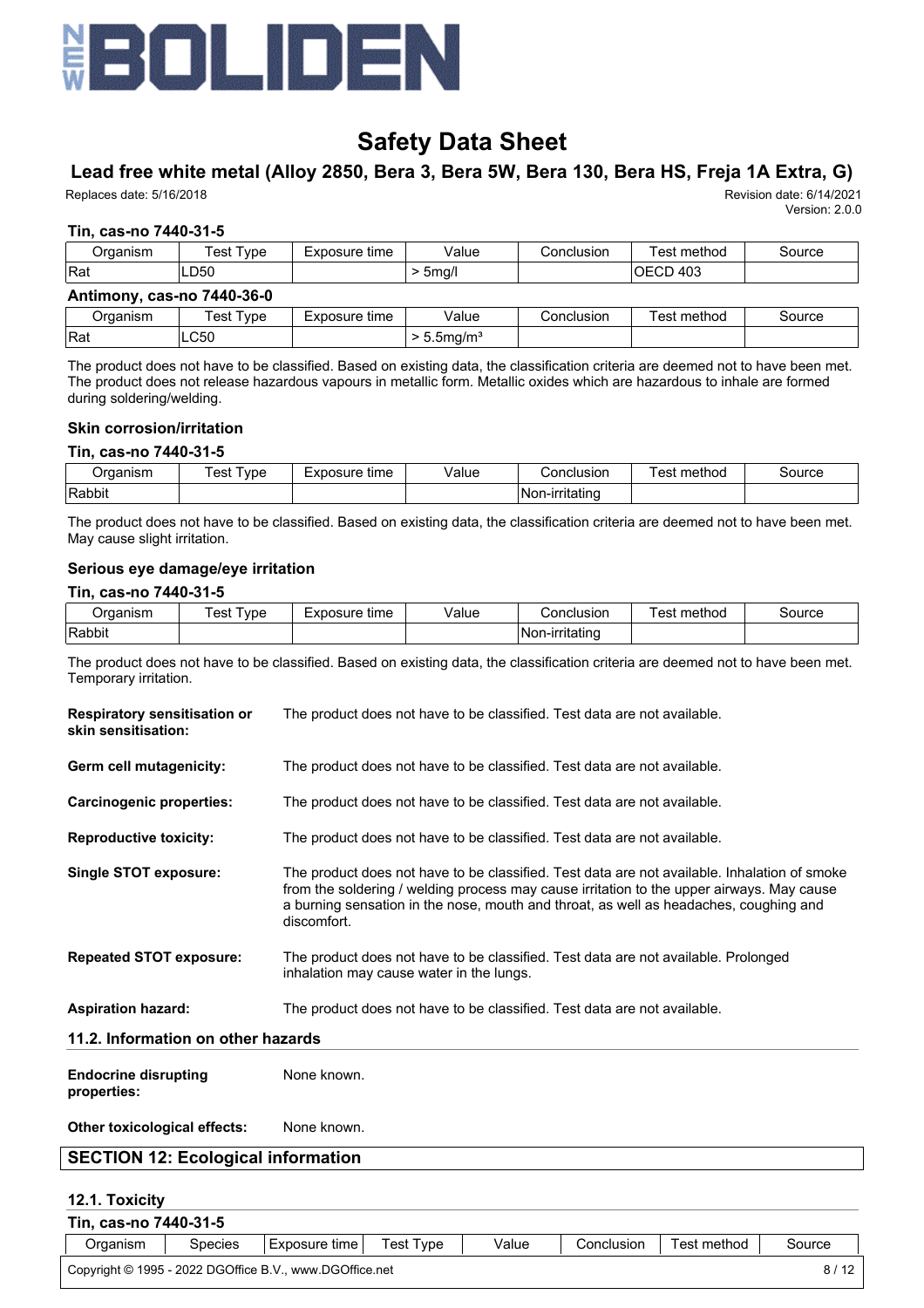

# **Lead free white metal (Alloy 2850, Bera 3, Bera 5W, Bera 130, Bera HS, Freja 1A Extra, G)**

Replaces date: 5/16/2018 Revision date: 6/14/2021

Version: 2.0.0

| <b>Fish</b>      | Pimephales<br>promelas                   | 96hLC50 | $> 12.4 \mu q/l$ | IOECD 203 |  |
|------------------|------------------------------------------|---------|------------------|-----------|--|
| <b>Crustacea</b> | Daphnia<br>∣maqna                        | 7dEC50  | $> 3200 \mu g/l$ |           |  |
| Algae            | Pseudokirchne l<br>riella<br>subcapitata | 72hEC50 | $> 19.2 \mu g/l$ | IOECD 201 |  |

### **Antimony, cas-no 7440-36-0**

| Organism                          | Species                                        | Exposure time | <b>Test Type</b> | Value                | Conclusion | Test method | Source |
|-----------------------------------|------------------------------------------------|---------------|------------------|----------------------|------------|-------------|--------|
|                                   |                                                |               |                  |                      |            |             |        |
| Fish                              | Pimephales<br>promelas                         |               | 96hLC50          | 14.4 <sub>mq</sub>   |            |             |        |
| Algae                             | Pseudokirchne<br>riella<br>subcapitata         |               | 72hErC50         | $> 36.6$ mg/l        |            |             |        |
| <b>Fish</b>                       | Pimephales<br>promelas                         |               | 28dNOEC          | $1.13 - 2.31$ mg/l   |            |             |        |
| Crustacea                         | Daphnia<br>∣magna                              |               | 21dNOEC          | $1.74 - 3.13$ mg/l   |            |             |        |
| Algae                             | <b>Pseudokirchne</b><br>riella<br> subcapitata |               | 72hNOEC          | $2.11 - 4.00$ mg/l   |            |             |        |
| Crustacea                         | Chlorohydra<br>viridissima                     |               | 96hEC50          | $1.77$ mg/l          |            |             |        |
| Fish                              | Pagrus major                                   |               | 96hLC50          | 6.9 <sub>mg</sub> /l |            |             |        |
| Algea or other<br>acquatic plants | Lemna minor                                    |               | 4dEC50           | $> 25.5$ mg/l        |            |             |        |

### **Silver, metallic, cas-no 7440-22-4**

| Organism    | Species                                | Exposure time | <b>Test Type</b> | Value        | Conclusion           | Test method | Source |
|-------------|----------------------------------------|---------------|------------------|--------------|----------------------|-------------|--------|
| <b>Fish</b> | Pimephales<br>promelas                 |               | 96hLC50          | $1.2$ mg/l   |                      |             |        |
| Fish        | Oncorhynchus<br>mykiss                 | 196 d         | <b>EC10</b>      | $0.17$ mg/l  |                      |             |        |
| Fish        | Pimephales<br>promelas                 | 32 d          | <b>EC10</b>      | $0.44$ mg/l  |                      |             |        |
| Crustacea   | Daphnia<br>magna                       |               | 48hLC50          | $0.22$ mg/l  |                      |             |        |
| Fish        | Pimephales<br>promelas                 | 32 d          | <b>NOEC</b>      | $0.351$ mg/l | Permanent<br>dammage |             |        |
| Crustacea   | Daphnia<br>magna                       | 21 d          | <b>EC10</b>      | $2.14$ mg/l  | Permanent<br>dammage |             |        |
| Algae       | Chlamydomon<br>as reinhardtii          | 24 h          | <b>EC10</b>      | $0.54$ mg/l  |                      |             |        |
| Algae       | Pseudokirchne<br>riella<br>subcapitata | 24 h          | <b>EC10</b>      | $0.41$ mg/l  |                      |             |        |
| Crustacea   | Ceriodaphnia<br>dubia                  |               | 48hLC50          | $0.76$ mg/l  |                      |             |        |
| Crustacea   | Ceriodaphnia<br>dubia                  | 7 d           | <b>EC10</b>      | 2.48mg/l     | Reproduction         |             |        |
| Fish        | Salmo trutta                           | 217 d         | <b>EC10</b>      | $0.19$ mg/l  |                      |             |        |
| Fish        | Oncorhynchus<br>mykiss                 |               | 96hLC50          | 1.48mg/l     |                      |             |        |
| Fish        | Pimephales<br>promelas                 | 32 d          | <b>EC10</b>      | $0.39$ mg/l  | Permanent<br>dammage |             |        |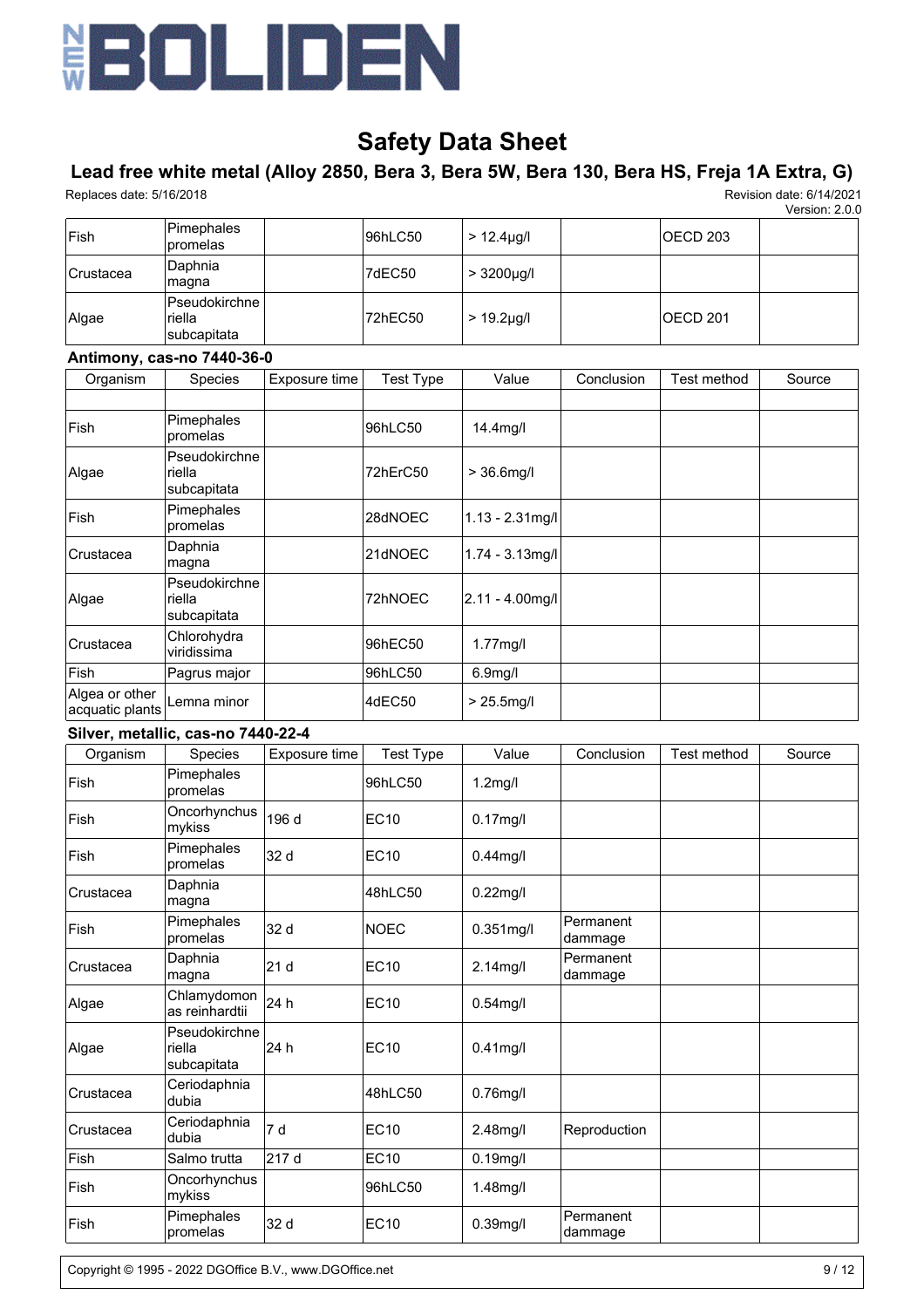

# **Lead free white metal (Alloy 2850, Bera 3, Bera 5W, Bera 130, Bera HS, Freja 1A Extra, G)**

Replaces date: 5/16/2018 Revision date: 6/14/2021

Version: 2.0.0

| <b>Crustacea</b> | Ceriodaphnia<br>reticulata | 7 d   | <b>INOEC</b>     | 1mq/l               | Reproduction |                   |  |
|------------------|----------------------------|-------|------------------|---------------------|--------------|-------------------|--|
| <b>Fish</b>      | Salmo<br> qairdneri        |       | 96hLC50          | 6.5q/l              |              | <b>Soft water</b> |  |
| <b>Fish</b>      | Salmo<br>lgairdneri        |       | 96hLC50          | 13 <sub>mg</sub> /l |              | Hard water        |  |
| <b>Fish</b>      | Salmo trutta               | 217 d | EC <sub>10</sub> | $1.23$ mg/l         |              |                   |  |

The product does not have to be classified. Based on existing data, the classification criteria are deemed not to have been met.

#### **12.2. Persistence and degradability**

### **12.3. Bioaccumulative potential**

#### **Tin, cas-no 7440-31-5**

| ′ )rɑanısm | ipecies | Exposure<br>tıme | ! est<br>' vpe      | Value           | Conclusion | : method<br>'est | source |
|------------|---------|------------------|---------------------|-----------------|------------|------------------|--------|
|            |         |                  | .∟00 ′<br>v<br>rvu. | т. с<br>.<br>__ |            |                  |        |

#### **Antimony, cas-no 7440-36-0**

| Organism | Species | time<br>-xposure | vpe<br>'est               | Value | Conclusion | method<br>'est | Source |
|----------|---------|------------------|---------------------------|-------|------------|----------------|--------|
|          |         |                  | . <i>. .</i><br>∟oa<br>rν | 2.07  |            |                |        |

No bioaccumulation expected.

#### **12.4. Mobility in soil**

Test data are not available.

#### **12.5. Results of PBT and vPvB assessment**

No assessment required, as the product contains inorganic matter only.

#### **12.6. Endocrine disrupting properties**

None known.

#### **12.7. Other adverse effects**

None known.

### **SECTION 13: Disposal considerations**

#### **13.1. Waste treatment methods**

Avoid discharge to drain or surface water.

If this product as supplied becomes a waste, it does not meet the criteria of a hazardous waste (Dir. 2008/98/EU). Disposal should be in accordance with applicable regional, national and local laws and regulations. Local regulations may be more stringent than regional or national requirements.

Empty, cleansed packaging should be disposed of for recycling.

#### **Category of waste:** EWC code: Depends on line of business and use, for instance 17 04 07 mixed metals

#### **SECTION 14: Transport information**

| 14.1. UN number or ID number: Not applicable. |                 |
|-----------------------------------------------|-----------------|
| 14.2. UN proper shipping                      | Not applicable. |
| name:                                         |                 |
| 14.3. Transport hazard                        | Not applicable. |
| class(es):                                    |                 |

**14.4. Packing group:** Not applicable. **14.5. Environmental hazards:**

Not applicable.

#### **14.6. Special precautions for user**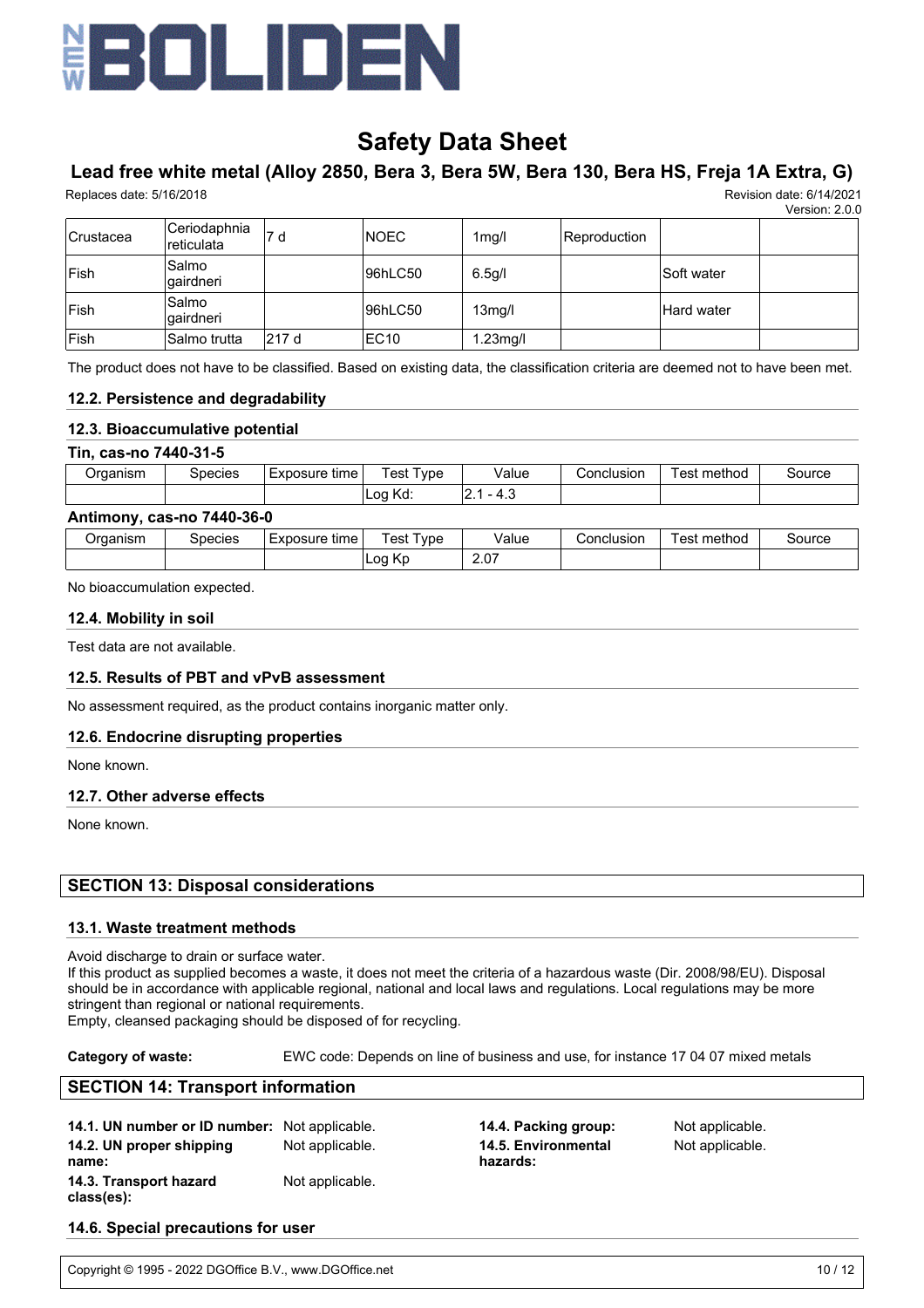

# **Lead free white metal (Alloy 2850, Bera 3, Bera 5W, Bera 130, Bera HS, Freja 1A Extra, G)**

Replaces date: 5/16/2018 Revision date: 6/14/2021

Version: 2.0.0

None.

## **14.7. Maritime transport in bulk according to IMO instruments**

Not included.

## **SECTION 15: Regulatory information**

## **15.1. Safety, health and environmental regulations/legislation specific for the substance or mixture**

#### **Special Provisions:** None.

#### **15.2. Chemical Safety Assessment**

| REACH Reg. No.        | Substance name   |
|-----------------------|------------------|
| 01-2119467174-37-0023 | Zinc             |
| 01-2119475609-24-0026 | Antimony         |
| 01-2119480154-42-0184 | Copper           |
| 01-2119486474-28-0024 | Tin              |
| 01-2119555669-21-0074 | Silver, metallic |
|                       |                  |

# **SECTION 16: Other information**

#### **Version history and indication of changes**

|                                                                                                                                                                                                                                                                                                                                                                                                  |                            | Changes                                 |  |  |  |  |
|--------------------------------------------------------------------------------------------------------------------------------------------------------------------------------------------------------------------------------------------------------------------------------------------------------------------------------------------------------------------------------------------------|----------------------------|-----------------------------------------|--|--|--|--|
|                                                                                                                                                                                                                                                                                                                                                                                                  |                            | $1 - 16$                                |  |  |  |  |
| PBT: Persistent. Bioaccumulative and Toxic<br>vPvB: Very Persistent and Very Bioaccumulative<br>STOT: Specific Target Organ Toxicity<br><b>PNEC: Predicted No Effect Concentration</b><br><b>DNEL: Derived No Effect Level</b>                                                                                                                                                                   |                            |                                         |  |  |  |  |
| This safety data sheet has been prepared for and applies to this product only. It is based on<br>our current knowledge and the information that the supplier was able to provide about the<br>product at the time of preparation. The safety data sheet complies with applicable law on<br>preparation of safety data sheets in accordance with 1907/2006/EC (REACH) as<br>subsequently changed. |                            |                                         |  |  |  |  |
| A thorough knowledge of this safety data sheet should be a prerequisite condition.                                                                                                                                                                                                                                                                                                               |                            |                                         |  |  |  |  |
| Calculation based on the hazards of the known components.                                                                                                                                                                                                                                                                                                                                        |                            |                                         |  |  |  |  |
|                                                                                                                                                                                                                                                                                                                                                                                                  |                            |                                         |  |  |  |  |
| Bureau Veritas HSE Denmark A/S                                                                                                                                                                                                                                                                                                                                                                   |                            |                                         |  |  |  |  |
| Oldenborggade 25-31                                                                                                                                                                                                                                                                                                                                                                              |                            |                                         |  |  |  |  |
| 7000                                                                                                                                                                                                                                                                                                                                                                                             |                            |                                         |  |  |  |  |
| Fredericia                                                                                                                                                                                                                                                                                                                                                                                       |                            |                                         |  |  |  |  |
| <b>DENMARK</b>                                                                                                                                                                                                                                                                                                                                                                                   |                            |                                         |  |  |  |  |
| infohse@bureauveritas.com                                                                                                                                                                                                                                                                                                                                                                        |                            |                                         |  |  |  |  |
| +45 77 31 10 00                                                                                                                                                                                                                                                                                                                                                                                  |                            |                                         |  |  |  |  |
| https://www.bvhse.dk/                                                                                                                                                                                                                                                                                                                                                                            |                            |                                         |  |  |  |  |
|                                                                                                                                                                                                                                                                                                                                                                                                  | Revision date<br>6/14/2021 | Responsible<br>Bureau Veritas HSE / MPE |  |  |  |  |